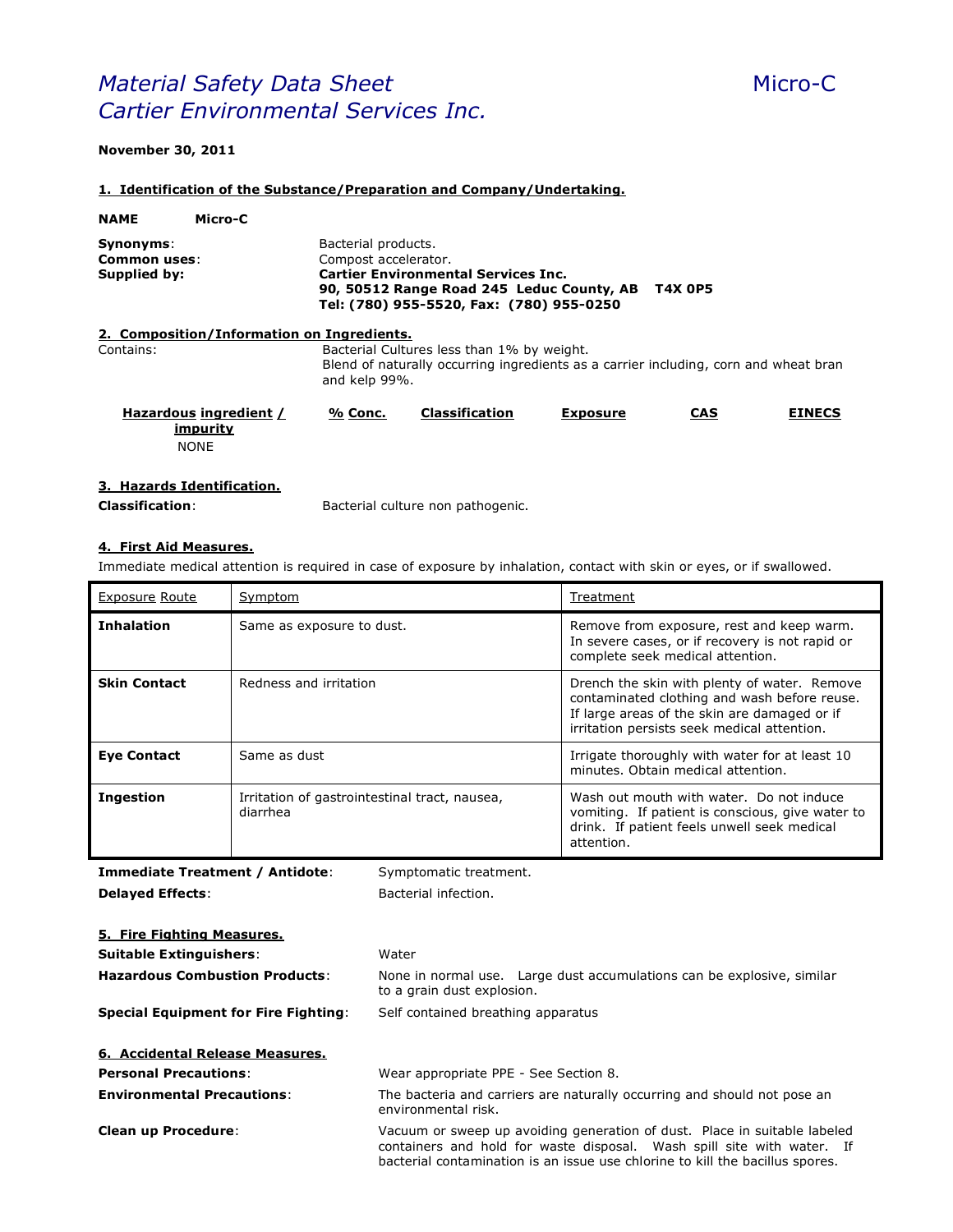#### **7. Handling & Storage.**

| <b>Handling</b>                                                                                                   | Ventilation: Good general ventilation.<br><b>Recommended procedures &amp; equipment:</b> avoid creating dust. |                                                 |  |  |
|-------------------------------------------------------------------------------------------------------------------|---------------------------------------------------------------------------------------------------------------|-------------------------------------------------|--|--|
|                                                                                                                   |                                                                                                               |                                                 |  |  |
| <b>Storage</b>                                                                                                    | Temperature range:                                                                                            | 0 deg C to 40 deg C for product viability only. |  |  |
| <b>Humidity range:</b> less than 40% for long term exposure of unprotected product for<br>product viability only. |                                                                                                               |                                                 |  |  |
| Keep away from:                                                                                                   | See Section 10.                                                                                               |                                                 |  |  |
| <b>Suitable storage Media:</b>                                                                                    | Original container with closed lid.                                                                           |                                                 |  |  |
| <b>Precautions against static discharge: recommended.</b>                                                         |                                                                                                               |                                                 |  |  |

# **8. Exposure Controls/Personal Protection.**

#### **Exposure standards**:

| Component | LTEL (8h TWA) | STEL (15 mins) | Type |
|-----------|---------------|----------------|------|
|           |               |                |      |

None

# **Personal Protective Equipment**:

| <b>Respiratory:</b> | Dust mask |  |
|---------------------|-----------|--|
|                     |           |  |

| Hand: |  |  |  | Wash hands after use. Gloves recommended |
|-------|--|--|--|------------------------------------------|
|-------|--|--|--|------------------------------------------|

**Eye:** Safety glasses or goggles recommended.

**Skin:** Wash after exposure. Overalls and boots recommended

**Environmental Controls**: Users should be aware of environmental considerations and their duties under the environmental protection act.

**Hygiene Measures**: Always wash thoroughly after handling chemicals.

#### **9. Physical & Chemical Properties.**

| Appearance                       | Tan colored free flowing powder                                |  |  |
|----------------------------------|----------------------------------------------------------------|--|--|
| Odor                             | Cereal like pleasant                                           |  |  |
| рH                               | Neutral 6.0 to 7.0 in water dispersion                         |  |  |
| <b>Boiling Point/range</b>       | Not Applicable                                                 |  |  |
| <b>Melting Point/range</b>       | Not Applicable                                                 |  |  |
| <b>Flash point</b>               | Not Applicable                                                 |  |  |
| <b>Flammability</b>              | Not flammable under normal conditions of storage and handling. |  |  |
| <b>Auto-ignition temperature</b> | Not Applicable                                                 |  |  |
| <b>Explosive limits</b>          | N/A - except in presence of large dust cloud                   |  |  |
| <b>Oxidizing Properties</b>      | Non                                                            |  |  |
| <b>Vapour Pressure</b>           | Not Applicable                                                 |  |  |
| <b>Relative density</b>          | $0.6$ to $0.8$                                                 |  |  |
| Solubility in water              | Not soluble. Disperses in water.                               |  |  |
| Solubility in solvent            | Not soluble                                                    |  |  |
| <b>Partition coefficient</b>     | Not Applicable                                                 |  |  |
| <b>Viscosity</b>                 | Not Applicable                                                 |  |  |
| <b>Vapour density</b>            | Not Applicable                                                 |  |  |
| <b>Evaporation rate</b>          | Not Applicable                                                 |  |  |
| Conductivity                     | Not Applicable                                                 |  |  |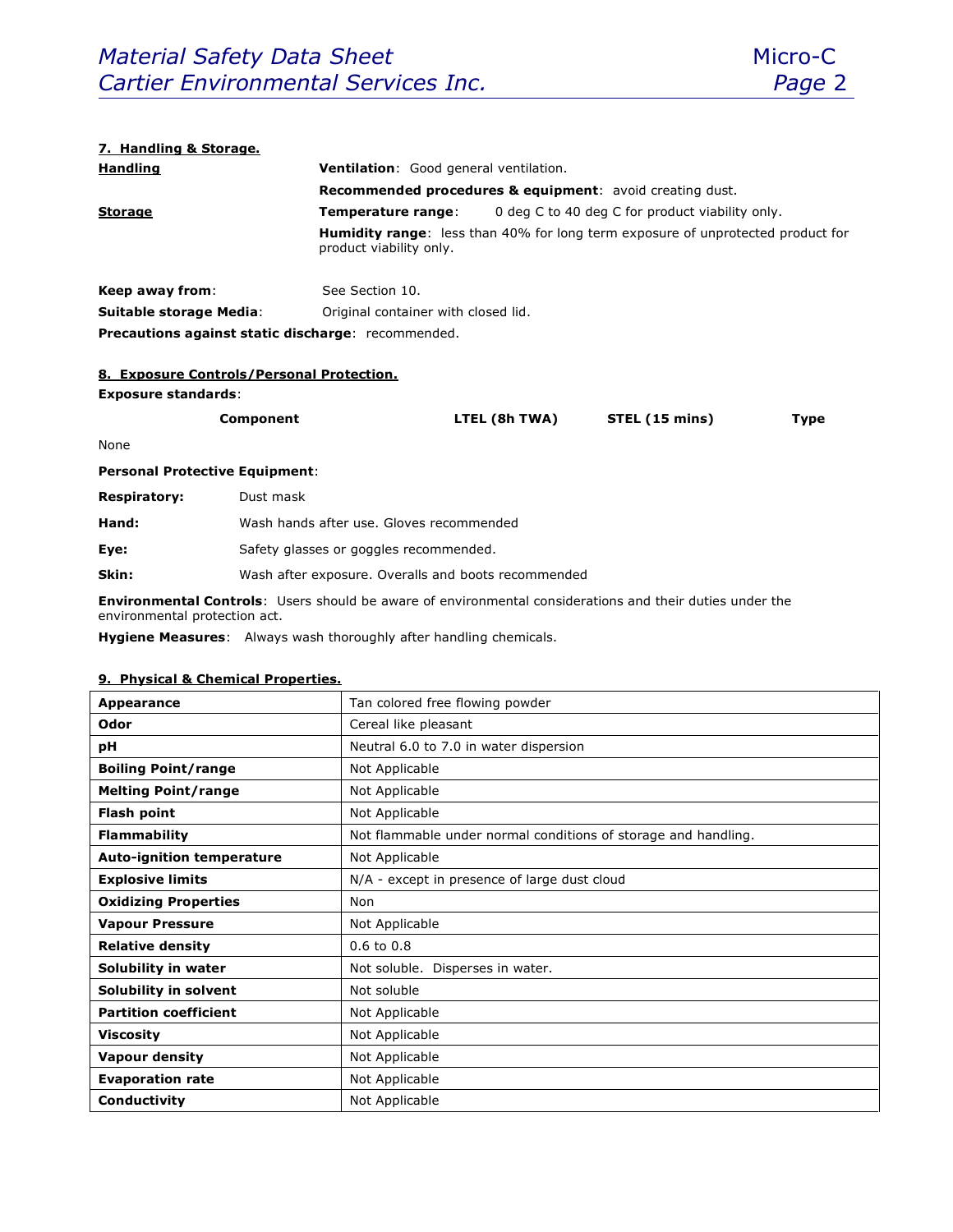

| 10. Stability & Reactivity.                                                                                     |                                                                                                         |                                                                                                                                                                                                                                            |
|-----------------------------------------------------------------------------------------------------------------|---------------------------------------------------------------------------------------------------------|--------------------------------------------------------------------------------------------------------------------------------------------------------------------------------------------------------------------------------------------|
| Stability:                                                                                                      |                                                                                                         | Stable under normal storage and handling conditions.                                                                                                                                                                                       |
| <b>Conditions to avoid:</b>                                                                                     |                                                                                                         | Accumulations of product in enclosed spaces and generation of dust.                                                                                                                                                                        |
| <b>Materials to avoid:</b>                                                                                      |                                                                                                         | Acids and Alkalies may inactivate the bacterial cultures.                                                                                                                                                                                  |
| Hazardous decomposition products:                                                                               | Oxides of carbon.                                                                                       |                                                                                                                                                                                                                                            |
| 11. Toxicological Information.                                                                                  |                                                                                                         |                                                                                                                                                                                                                                            |
|                                                                                                                 | cause irritation from allergic reaction, especially to people that have a history of allergic reaction. | Toxological effects: Low Acute oral toxicity although ingestion will cause irritation of the gastrointestinal tract and<br>may result in nausea and diarrhea. May cause mild mechanical irritation to eyes, skin and mucous membranes. May |
| LDLo                                                                                                            |                                                                                                         |                                                                                                                                                                                                                                            |
| LD <sub>50</sub>                                                                                                | oral-rat                                                                                                | skin-rabbit                                                                                                                                                                                                                                |
| 12. Ecological Information.                                                                                     |                                                                                                         |                                                                                                                                                                                                                                            |
| <b>Environmental Effects:</b>                                                                                   | naturally occurring materials.                                                                          | Minimal impact under normal conditions of use and storage. The bacterial<br>cultures are naturally occurring soil type organisms. The carriers are                                                                                         |
| <b>Mobility:</b>                                                                                                | Disperses in water.                                                                                     |                                                                                                                                                                                                                                            |
| Degradability:                                                                                                  | Contents are biodegradable.                                                                             |                                                                                                                                                                                                                                            |
| <b>Bio-accumulative potential:</b>                                                                              | Not Known                                                                                               |                                                                                                                                                                                                                                            |
| <b>Aquatic Toxicity:</b>                                                                                        | Not Known                                                                                               |                                                                                                                                                                                                                                            |
| 13. Disposal Considerations.                                                                                    |                                                                                                         |                                                                                                                                                                                                                                            |
| Substance:                                                                                                      | site, observing all local and national regulations.                                                     | Via an authorized waste disposal contractor to an approved waste disposal                                                                                                                                                                  |
| <b>Container:</b>                                                                                               | As substance.                                                                                           |                                                                                                                                                                                                                                            |
| 14. Transport Information.                                                                                      | Not regulated for transport.                                                                            |                                                                                                                                                                                                                                            |
| <b>UN number</b><br><b>Primary Hazard</b><br><b>Packing Group</b><br>H.I. Number<br><b>Proper Shipping name</b> | <b>Class</b><br>Waste water treatment compounds, bacterial culture.                                     | <b>Subsidiary Hazard</b><br><b>Emergency Action Code</b><br><b>Marine Pollutant</b>                                                                                                                                                        |
| 15. Regulatory Information.                                                                                     |                                                                                                         |                                                                                                                                                                                                                                            |
| Label Name                                                                                                      | Micro-C                                                                                                 |                                                                                                                                                                                                                                            |
| Symbols<br><b>Risk Phrases</b>                                                                                  | no risk or safety phrases stipulated<br>no risk or safety phrases stipulated                            |                                                                                                                                                                                                                                            |
| <b>Safety Phrases</b>                                                                                           | no risk or safety phrases stipulated                                                                    |                                                                                                                                                                                                                                            |
| E.C. No                                                                                                         | n/a                                                                                                     |                                                                                                                                                                                                                                            |
| <b>Additional labeling:</b>                                                                                     |                                                                                                         |                                                                                                                                                                                                                                            |
| regulations for further information).                                                                           |                                                                                                         | Use of this material may be governed by the following regulations: (users are advised to consult these                                                                                                                                     |

The information contained in this data sheet does not constitute an assessment of workplace risks.